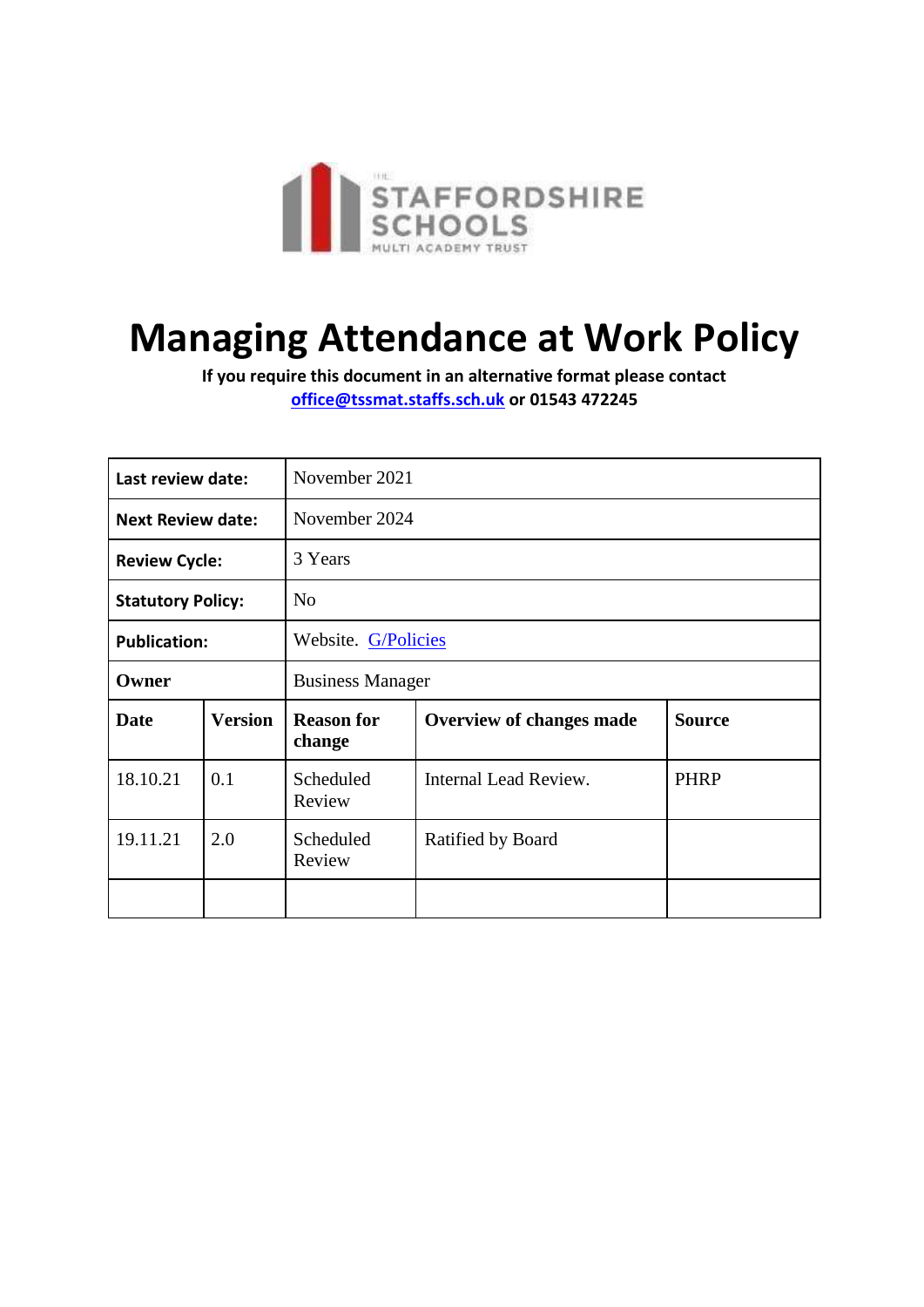This Policy strives to ensure the wellbeing of employees at work, through support, advice and help where underlying health issues are contributing to their absence in order to encourage consistent high levels of attendance. It recognises that whilst a certain level of sickness may be inevitable, a reasonable balance must be maintained between the needs of the business and those of employees to take time off from work due to sickness. This policy outlines what is expected from managers and employees when such situations occur (both short and long term sickness absence) in order to ensure that support and treatment is consistent, lawful, fair and equitable.

#### **Policy Principles**

The Staffordshire Schools Multi Academy Trust expects its employees to take responsibility for managing their own health wherever possible to ensure regular attendance at work, and to engage fully in the attendance management process when sickness absence occurs.

The Trust will use the Bradford factor scoring system to monitor all sickness absence, and employees not meeting the expected standards of attendance will be managed under the terms of this policy.

Sickness absences arising from and related to maternity, pregnancy, disability (Equality Act 2010), critical illness, or where the employer accepts that there has been an accident on duty, will normally be discounted from the Bradford score. An exception to this may be where reasonable adjustments have been agreed and put in place, but sickness absences continue to occur.

The Trust will manage attendance through the use of Return to Work Discussions which will be conducted each time an employee returns to work following any period of sickness absence.

#### **Managing Attendance**

The three stages of managing attendance are progressive and intended to remind and enforce the attendance standards that are expected from all employees, with support mechanisms to encourage this. The manager must consider formal action at the appropriate stage where the Bradford score is 150 or above, after taking account of absences that are normally discountable.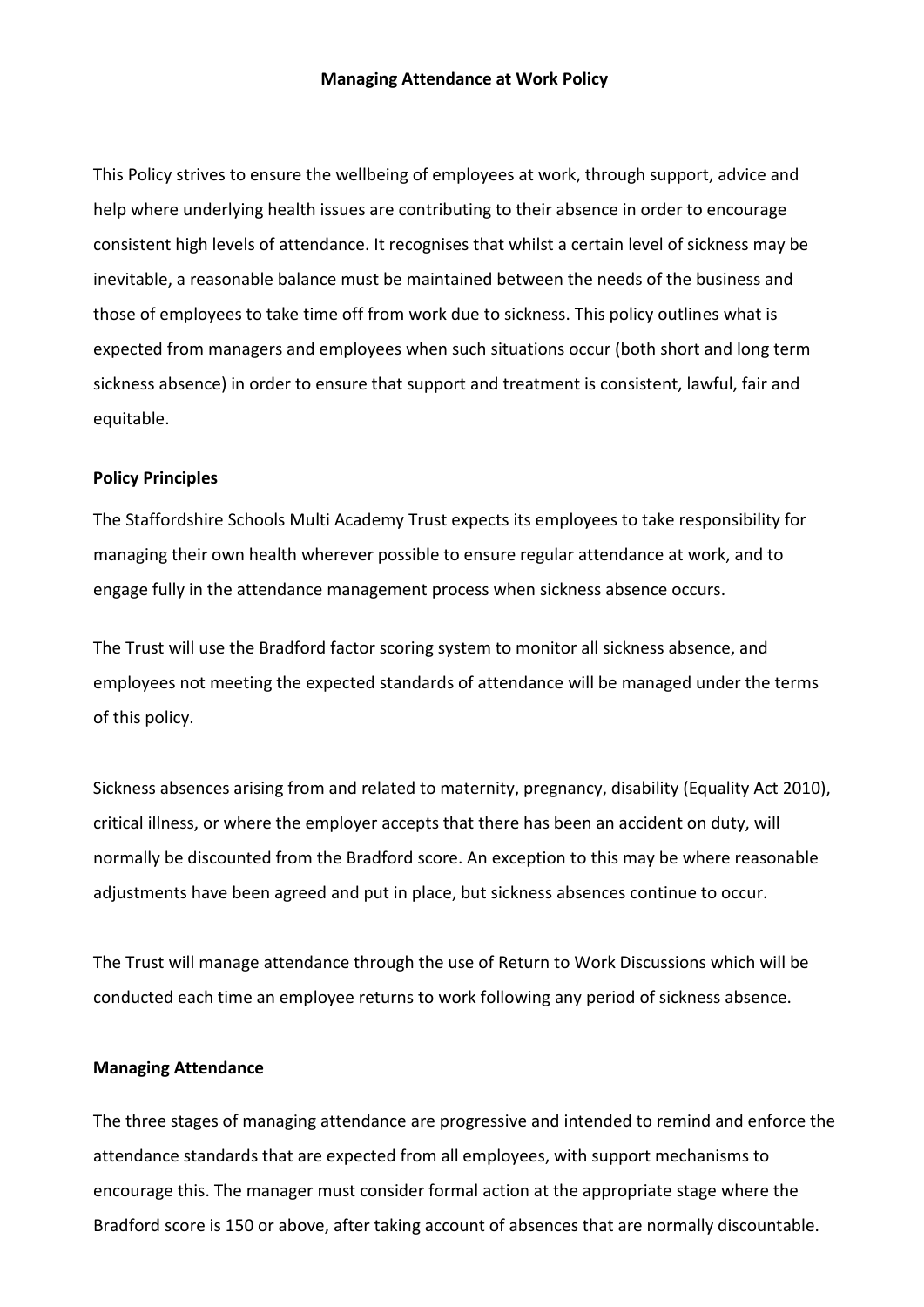The policy applies from the first day of employment, although an employee must never unknowingly find him or herself under consideration of the formal attendance procedure.

Sometimes conflict with others at work can lead to employees taking sickness absence. In these circumstances mediation can be particularly helpful, providing a process for the parties involved to explore their issues in a safe and confidential environment, paving the way to a successful return to work.

This policy provides a framework to manage attendance issues in ways that are founded on the principles of:

- Effective support in the handling of sensitive and complex matters;
- Recognising disability related conditions and issues in the workplace and taking appropriate action to mitigate the effect of these;
- Equity and fairness of treatment;
- Consistency of application of the process and procedures agreed for handling sickness absence and attendance issues;
- Timeliness (in accordance with reasonable timelines).

Employees are expected to engage appropriately with this policy insofar as they are affected by it. Abuse or misuse of this policy is unacceptable and may give rise to action under the Trust's formal procedures.

Information recorded during this process may on request be disclosed to any party involved in the process (subject to exemptions). When a request for information is received, it would need to be established if the requested information is the requestor's personal data. The request would then be assessed to identify if there are any exemptions from release, for example, if it would put another person at harm. Written requests for information will be subject to the Data Protection Act 1998, the Freedom of Information Act 2000, the General Data Protection Regulations, and the Data Protection Bill. For further advice please contact the Data Protection Officer (details on website).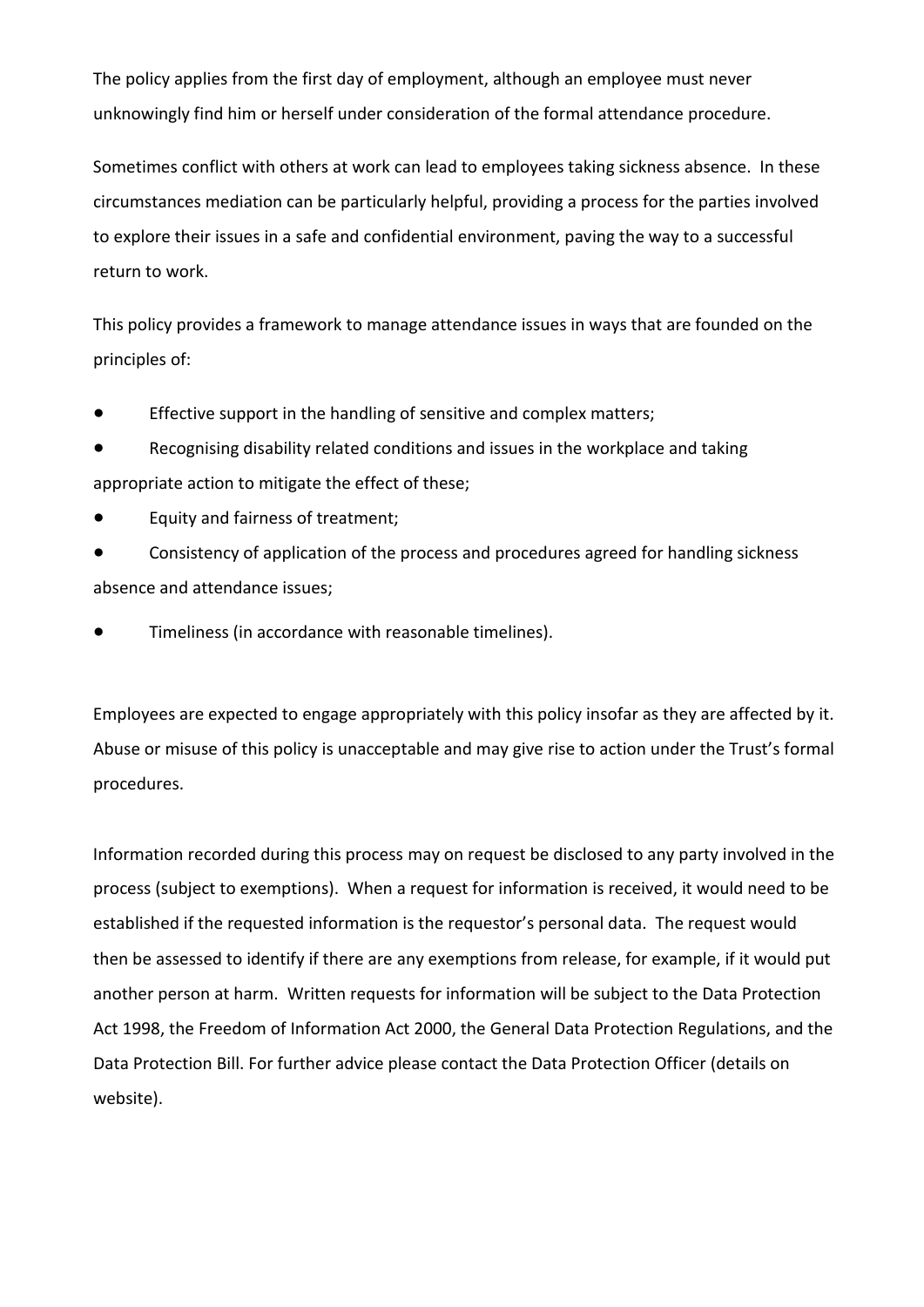## **Reporting Sickness Absence**

Employees are required to contact their Headteacher/line manager by 7.00am if they will be absent from work on that day. This should be done with a phone call where possible. Text or email are not acceptable as means of notifying of absence. If the Headteacher is absent, a message may be left with the School Secretary.

The Headteacher must inform the School Secretary of all staff absence on the day of the absence.

If the employee expects to be absent the following day they should inform their line manager as soon as possible.

A self-certification form must be filled out as soon as possible by the employee immediately on their return from sickness absence. This form must be returned to the School Secretary on the day of return.

If the absence is for 8 days or longer, a Fit Note must be provided to the School Secretary. The employee must inform their Headteacher of the period of any Fit Notes. In an ongoing period of sickness absence, the employee must inform the Headteacher in advance of their return date, or whether another Fit Note is expected.

On your return to work the employee must contact the School Secretary to make arrangements for a return to work interview, which will be held with the line manager.

If an employee returns to work with a phased return Fit Note, they should inform the Headteacher of this in advance in order that any reasonable adjustments can be made prior to return.

### **Referring to Occupational Health**

The Trust retains the right to refer staff to Occupational Health to help the Trust and employees understand any health conditions that might be impacting on their work, and how employees may be supported in the workplace.

Reasons for making a referral may include, but are not limited to:

- Long term sickness absence
- Frequent levels of short term absence
- To access advice and support about an employee's health condition and undert=stand how they can be supported I the workplace
- To gain advice about workplace/ergonomic assessments
- Ill health retirement.

Employees will be asked to input into the Occupational Health Referral Form, but may choose not to. The Trust may submit the Referral Form even if the employee does not agree with the contents, although this will be noted on the form.

Employees can request a referral to Occupational Health themselves.

### **Three Stages of Managing Sickness Absence**

Stage 1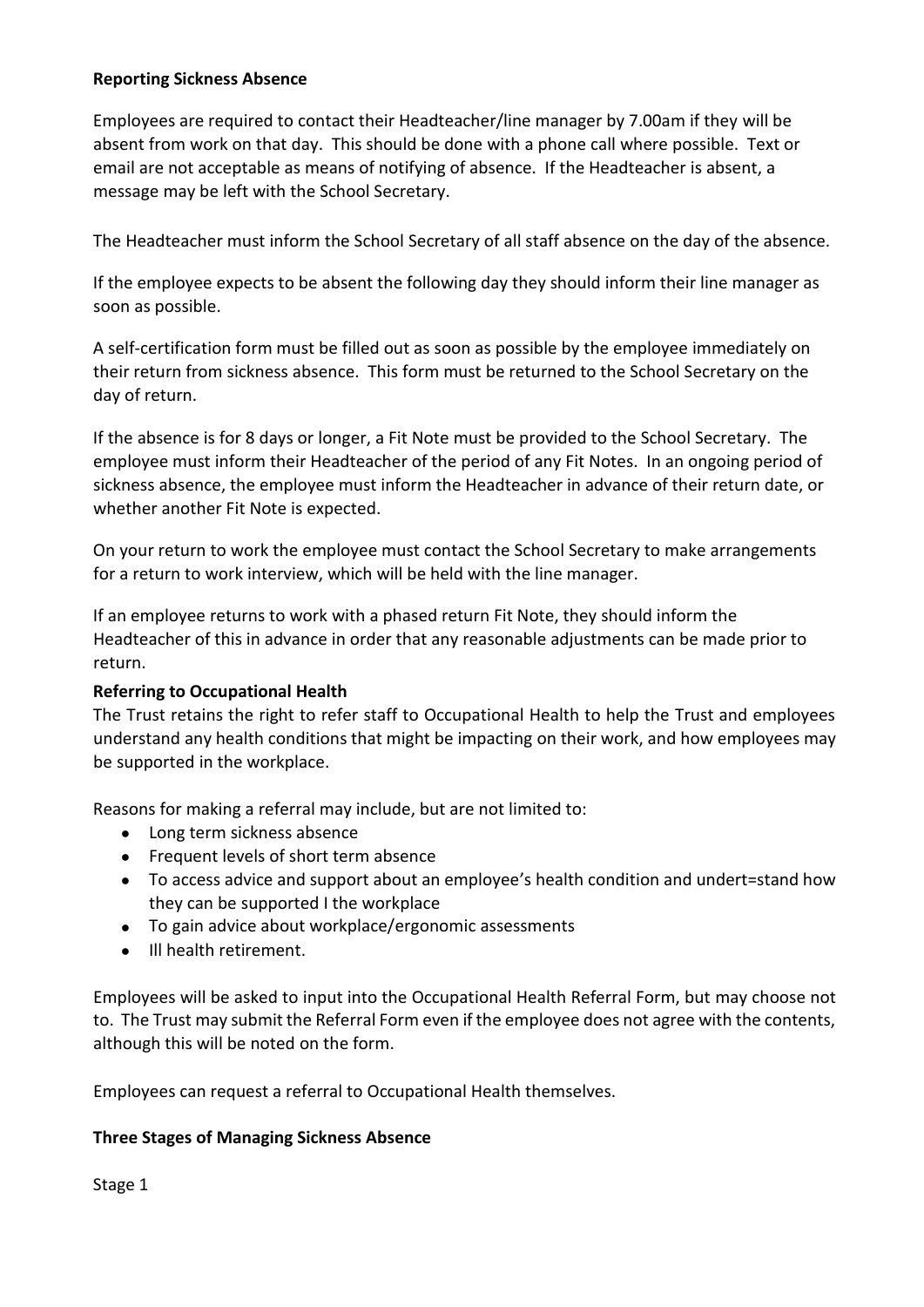| Trigger  | Bradford Score is at least 150                                                        |
|----------|---------------------------------------------------------------------------------------|
| Action   | Review the attendance record to determine whether any absences have previously        |
|          | been discounted because they are disability related, for a critical illness, directly |
|          | related to pregnancy, or an accident at work. Check if these absences have been       |
|          | discounted from the Bradford Score and recalculate as necessary.                      |
|          | If the Bradford Score remains 150 or over, arrange a formal meeting with the          |
|          | employee (usually within 14 calendar days of the employee returning to work, but      |
|          | in all circumstances as soon as is reasonably practical)                              |
|          | Give a minimum of 14 calendar day's notice of the meeting in writing, clearly         |
|          | stating that it is being convened under the formal attendance procedure.              |
| Warning  | Stage 1 warning remains live for 6 months                                             |
| duration |                                                                                       |

Stage 2

| $\sim$ $\sim$ $\sim$ $\sim$ |                                                                                     |
|-----------------------------|-------------------------------------------------------------------------------------|
| Trigger                     | Bradford Score of at least 150 points, and two further absences, or one absence of  |
|                             | 10 days or more has occurred during the live previous Stage 1 warning               |
| Action                      | As Stage 1.                                                                         |
|                             | At the meeting, advise the employee that their attendance is unsatisfactory, and if |
|                             | a Stage 2 warning is issued, should a further two absences, or one absence of 10    |
|                             | days or more occur, the employee will progress to Stage 3 of the policy, at which   |
|                             | point dismissal will be considered.                                                 |
| Warning                     | Stage 2 warning remains live for 9 months                                           |
| duration                    |                                                                                     |

## Stage 3

| Trigger | Bradford Score is at least 150 points, and two further absences, or one absence of |
|---------|------------------------------------------------------------------------------------|
|         | 10 days or more, has occurred during the live previous Stage 2 warning             |
| Action  | As Stage 1 & 2. Where the decision is to dismiss, the employee will be advised     |
|         | accordingly in writing and informed of the last day of service, setting out their  |
|         | appeal rights.                                                                     |